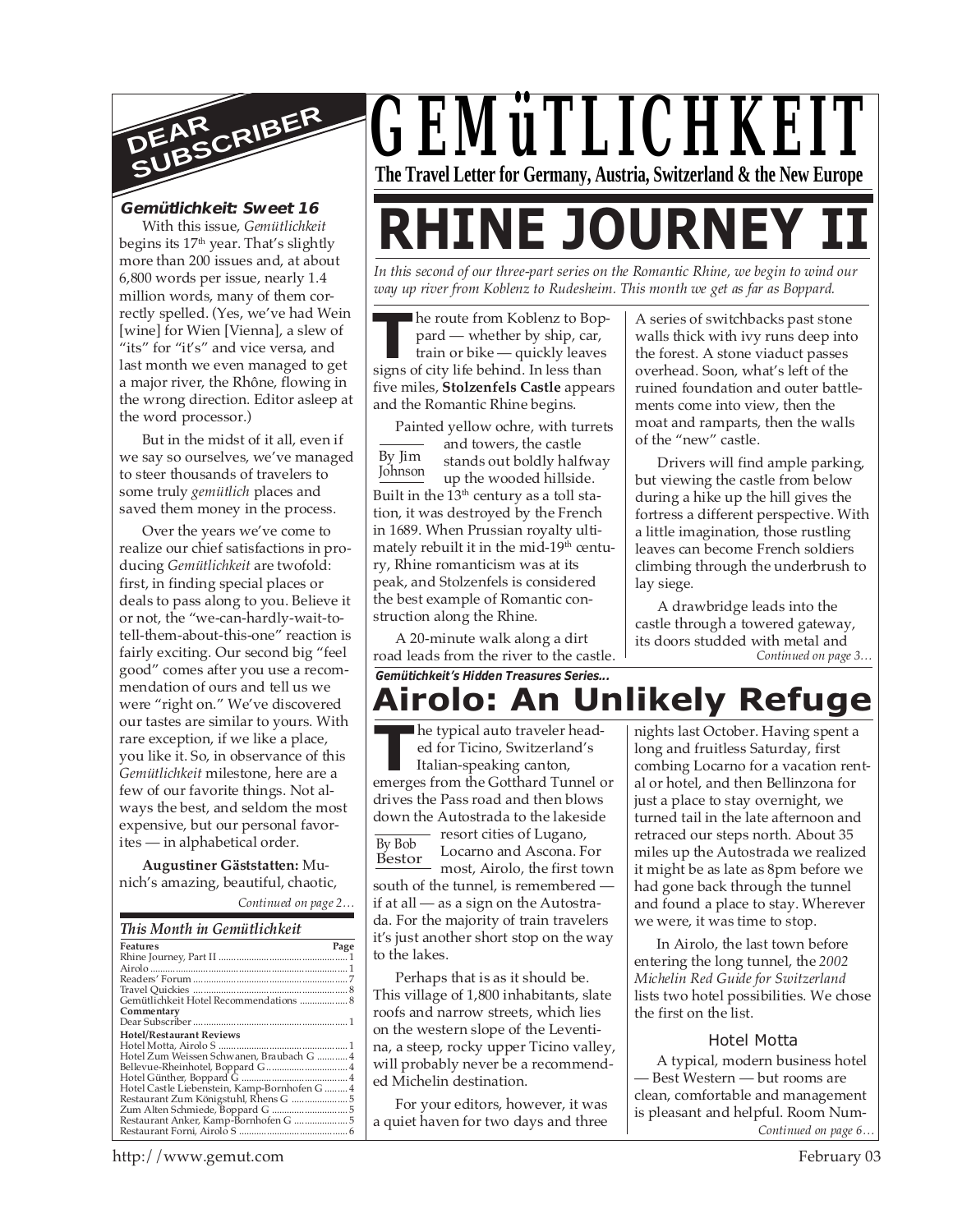http://www.gemut.com

#### *DEAR SUBSCRIBER Continued from page 1*

atmospheric, beer restaurant with cheap — but great — food and beer.

**Berlin:** In our opinion, the most interesting city in G.A.S. (Germany, Austria, Switzerland) — probably in Europe. Go now.

**Burgenland:** (Austria) Reminds of Provence and Tuscany but at half the price. Some of the world's finest dessert wines are made here. One of Europe's true bargain destinations.

**Gasthof Fraundorfer:** Garmisch-Partenkirchen, Germany. Simple hotel but the most fun you can have eating at a restaurant. Good Bavarian food, too. Our last visit was October and it hasn't changed in the 25 years we've known it. Except for time out for heart bypass surgery, Friedl has sung, yodeled and played the accordion from 7pm to midnight six days a week since 1959. Yes, it's touristy but after 9pm check out the local Bavarian characters that begin to drift in.

**Hotel Altstadt:** Art deco hotel in a Vienna neighborhood of interesting shops and mid-priced restaurants frequented almost entirely by locals. The urbane, charming owner, Otto Wiesenthal, has an unerring touch.

**Hotel Anker**: Top-flight but affordable, walled hotel 45 minutes from Frankfurt Airport in Marktheidenfeld. Terrific restaurant.

**Hotel Art Nouveau:** *Gemütlichkeit*'*s* Berlin headquarters is in a fascinating neighborhood. Guests are in the capable hands of Christin and Gerd Schlenzka.

**Hotel Beau Rivage Palace:** (Lausanne) Numbah 1, baby.

**Hotel du Lac:** (Switz.) Rustic, midpriced hotel with good restaurant in gorgeous lakeside location on the Brienzersee overlooking the village of Iseltwald's small, quiet harbor.

**Hotel Les Sources des Alpes:** Elegant little spa hotel beneath 3,000 foot rock wall that towers over the remote Swiss spa town of Leukerbad.

**Ka De We Food Floor:** Berlin department store's staggering collection of food, wine and beer, a good bit of which can be consumed on premises.

**Lac Léman:** (Lake Geneva, east end): Enchantingly beautiful in a never-ending, ever-changing interplay of mountains, water, sky and vineyards.

**Rogacki:** Stand-up lunch counter in a Berlin market. Wonderful, inexpensive food prepared before your eyes. Clientele ranges from TV stars to street cleaners.

**Rösti:** Swiss-style hash brown potatoes. Franchise this taste in the U.S. and make billions.

**Schloss Haunsperg:** (Near Salzburg) The castle hotel of castle hotels; suitably worn, authentic, full of art and antiques, and run by a titled, tweedy couple whose hospitality is unmatched. Nobody does it better than Eike and Georg von Gernerth.

**Smutny:** Timeless Vienna *Beisl* with hearty food and the two great Czech beers, Budvar and Pilsner Urquell.

**Swiss Transportation System:** The world's best. A marvel.

**Sylt:** (Germany) Sand dunes, windswept Atlantic beaches, luscious seafood and a great small hotel, the **Benen-Diken Hof**.

**Vienna:** Superior music, architecture, food and old-world charm.

**Zürich Airport:** As serene as a major international airport can be. Put your luggage on a cart and roll it either to the trunk of your rental car or to your train coach.

#### **Gemütlichkeit Reviewed The Travel Insider**

(www.thetravelinsider.info/2002/ 1220.htm) recently published a fairly in-depth review of *Gemütlichkeit*. You can also read editor David Rowell's interview with me at www.thetravelinsider.info/2002/ 1220bobbestor.htm At his site you can sign up for Mr. Rowell's free weekly travel ezine. — RHB

#### **Using Gemütlichkeit**

• Foreign currency prices are converted to U.S. dollars at the exchange rate in effect at the time of publication. • Hotel prices listed are for one night. Discounts are often available for longer stays.

• All hotel prices include breakfast unless otherwise noted.

• Local European telephone area codes carry the "0" required for in-country dialing. To phone establishments from outside the country, such as from the USA, do not dial the first "0".

#### **Logging on to our Website**

Except for the most recent 12, back issues in text format from January 1993 are available free to subscribers only at http://www.gemut.com (click on "For Members Only"). To access the issues enter the user name and password published in this space each month. The new codes are:

User Name: **tess** Password: **7269**

| Vol. 17, No. 1                                                                                                                                                              | <b>GEMÜTLICHKEIT</b>                                                                                                                                                                                                                                                                                                                                                                                                                                                                                               |                                                                                                                                                                                   |                                                                           | <b>HOTEL RESTAURANT RATING KEY</b>                                                                                                                      |          |
|-----------------------------------------------------------------------------------------------------------------------------------------------------------------------------|--------------------------------------------------------------------------------------------------------------------------------------------------------------------------------------------------------------------------------------------------------------------------------------------------------------------------------------------------------------------------------------------------------------------------------------------------------------------------------------------------------------------|-----------------------------------------------------------------------------------------------------------------------------------------------------------------------------------|---------------------------------------------------------------------------|---------------------------------------------------------------------------------------------------------------------------------------------------------|----------|
| February 2003                                                                                                                                                               | The Travel Letter for Germany, Austria, Switzerland & the New Europe                                                                                                                                                                                                                                                                                                                                                                                                                                               | <b>Rating Scale</b><br>Excellent                                                                                                                                                  | <b>Scale</b><br>$16 - 20$                                                 | <b>Restaurant Criteria</b><br>Food                                                                                                                      |          |
| <b>Publishers:</b><br>Editor:<br><b>Contributors:</b><br><b>Web Master:</b><br><b>Consulting Editor:</b><br><b>Subscription Dept:</b><br><b>Subscriber Travel Services:</b> | Robert H. & Elizabeth S. Bestor<br>Robert H. Bestor<br>Doug Linton, C. Fischer, R. Holliday, Jim Johnson<br>Paul T. Merschdorf<br>Thomas P. Bestor<br><b>Kurt Steffans</b><br>Andy Bestor, Laura Riedel<br>Gemütlichkeit (ISSN 10431756) is published 11 times each year by UpCountry<br>Publishing, 288 Ridge Road, Ashland OR 97520. TOLL FREE: 1-800/521-<br>6722 or 541/488-8462, fax: 541/488-8468, e-mail travel@gemut.com. Web<br>site: www.gemut.com. Subscriptions are \$67 per year for 11 issues. While | Above Average<br>Average<br>Adequate<br>Unacceptable<br><b>Hotel Rating Criteria</b><br>People/Service<br>Location/Setting<br>Guestrooms<br>Public rooms<br>Facilities/Restaurant | $12 - 15$<br>$8 - 11$<br>4-7<br>$0 - 3$<br>30%<br>15%<br>30%<br>5%<br>20% | Service<br>Atmosphere<br><b>Value Rating</b><br><b>Outstanding Value</b><br>Very Good Value<br>Average Value<br><b>Below Average Value</b><br>A Rip-Off | 17<br>12 |
|                                                                                                                                                                             | every effort is made to provide correct information in this publication, the<br>publishers can make no guarantees regarding accuracy.<br><b>POSTMASTER: SEND ADDRESS CHANGES TO:</b>                                                                                                                                                                                                                                                                                                                               |                                                                                                                                                                                   |                                                                           | <b>Special @Designation</b><br>By virtue of location, decor, charm, warmth of managemen<br>combination thereof, an especially pleasant establishment    |          |
|                                                                                                                                                                             | Gemütlichkeit, 288 Ridge Road., Ashland OR 97520                                                                                                                                                                                                                                                                                                                                                                                                                                                                   |                                                                                                                                                                                   |                                                                           |                                                                                                                                                         |          |

|          |                            | 65%               |
|----------|----------------------------|-------------------|
| 12 - 15  | Service                    | 20%               |
| 8 - 11   | Atmosphere                 | 15%               |
| 4 -      |                            |                   |
| 3<br>ი - |                            |                   |
|          | <b>Value Rating</b>        | <b>Scale</b>      |
| 30%      | <b>Outstanding Value</b>   | $17 - 20$         |
| 15%      | Very Good Value            | $12 - 16$         |
| 30%      | Average Value              | 11<br>9<br>$\sim$ |
| 5%       | <b>Below Average Value</b> | 5 -<br>-8         |
| 20%      | A Rip-Off                  | 0<br>4<br>٠       |
|          |                            |                   |
|          | $16 - 20$                  | Food              |

#### **Special** *G* Designation

n, decor, charm, warmth of management, or of, an especially pleasant establishment.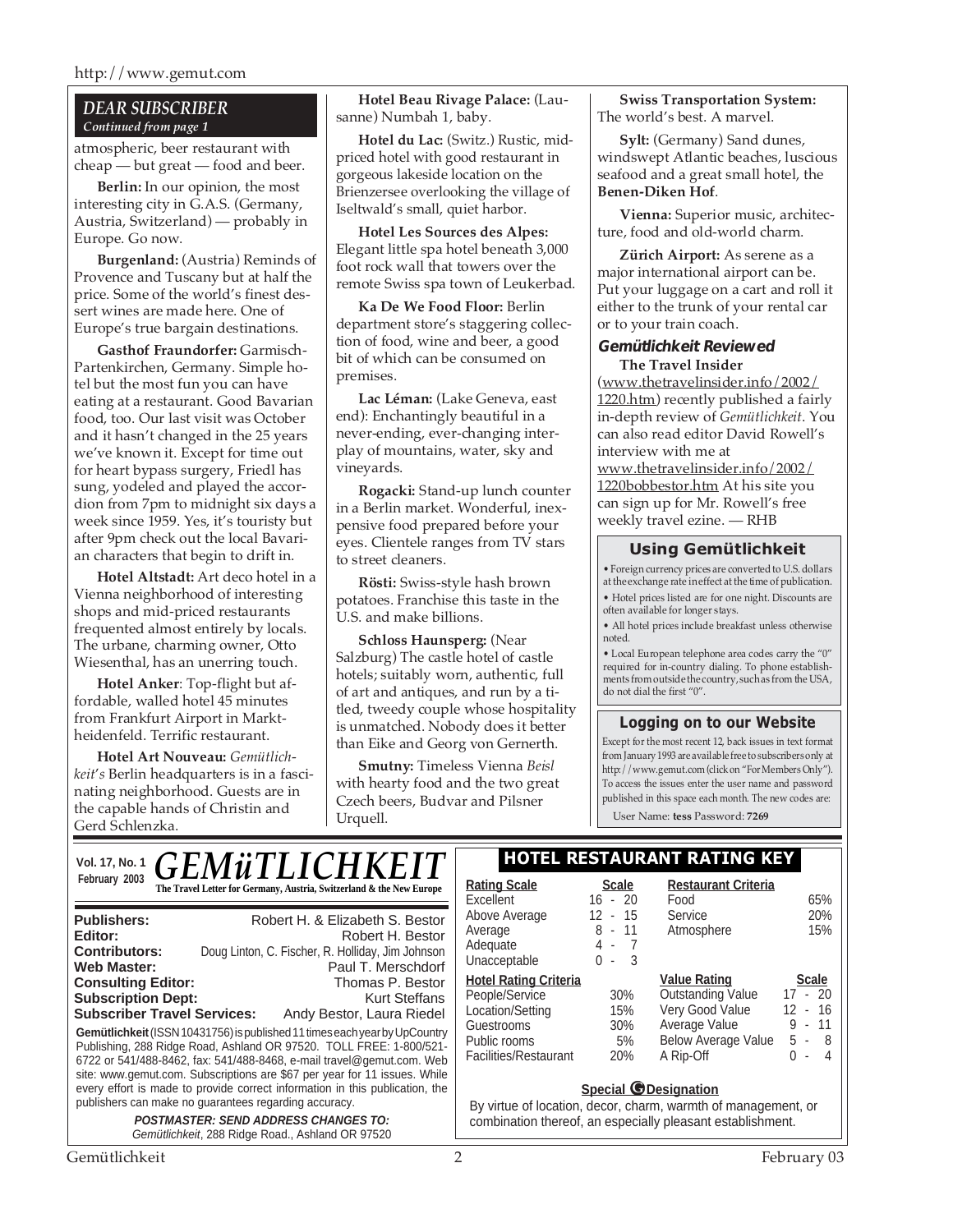#### *RHINE JOURNEY Continued from page 1*

held by giant, rusting hinges. The stone sides still show the scrape marks of carriages.

While access to the former ornate residential areas is by guided tour (in Germana — adults E3.50/\$3.73, children E1.50 /\$1.60), there's plenty to see in the courtyard, like the castle keep, the towers and the formal gardens. Platforms yield stunning views across the river to medieval Lahneck with its twin castles.

Most rail and car travelers follow the left side of the Rhine, and most ship passengers have either just boarded or are at the end of a day's journey. As a result, two right-bank treasures — Lahnstein and Braubach — are sometimes overlooked.

#### Lahnstein

From Stolzenfels, take the ferry to Lahnstein (trips run continuously), where the Lahn River joins the Rhine. There you get two castles with one stop. The **Martinsburg**, directly on the Rhine, was built as a toll house in the 14<sup>th</sup> century and expanded through the centuries. The more imposing **Burg Lahneck** was built in 1244. Badly damaged by the French in 1689, it lay in ruins until 1852, when a private owner rebuilt it, partly restoring its medieval fortifications and partly in English Neo-gothic, making for an interesting blend of architectures. The view from the castle keep is worth the climb. Tours are available between 10am and 5pm from May through September.

On the waterfront is a unique statue. In bronze glory, a man squats over a trough, his pants pulled down as he prepares — well, you get the idea. Called the **Baareschesser** the statue honors those citizens who kept the groundwater clean by not using pit toilets, although no one seems to know where the troughs were emptied. Not an important monument, but a unique photo op.

#### Braubach

Each hour, you can choose a 15 minute bus ride or a six-minute train trip upstream to Braubach where you'll find half-timber houses, twisting alleys, a medieval town wall, and mighty **Marksburg Castle**. Built in stages since the  $12<sup>th</sup>$  century, it's the only Middle Rhine castle that wasn't destroyed. A look at its foreboding position on a craggy peak reveals why it survived while others fell. Access to the fortress presented other obstacles, including four gates, two drawbridges and a tunnel.

To get there, it's a 30-minute walk or five-minute drive from the Old Town. There's also a shuttle-bus for E5 (\$5.33) roundtrip (Taxi-Schneider Braubach, tel. 02627 508).

Tours in English include visits to the massive inner rooms and to displays of armor, weapons and torture equipment. Entry E4.50 (\$4.78), children E3.50 (\$3.72); tel. +49 02627 206.)

### Rhens, Spay, Brey

To return to the left bank, take the passenger ferry to Spay or a Köln-Düsseldorfer ship to Rhens. Despite their richly carved, multicoloredpainted half-timber houses and their town walls, the villages of Rhens, Spay and Brey seem to have been entirely bypassed by tourists —all the more reason to explore them.

Spay in particular is packed with half-timber homes and alleys leading through the town wall to the river. The **Fährgasse** is especially scenic. At the end of the Burggasse, there's a small obelisk marking the midway point between Basel and Rotterdam. The **Petruskappelle** — a small 13th century chapel — is just slightly upstream across from Mainzerstrasse 2. For access to the chapel and its frescoes dating to 1237, call Frank Josef Karbach at +49/02628/2034.

Just past Spay, the northernmost Rhine vineyards begin to fill the terraced hillside, a sign that the wine town of Boppard is just around the bend.

#### Boppard

Boppard is not a town to be visited for its half-timber homes and castle. Yes, it has beautiful old houses, but they're mixed in with more modern buildings. And the castle, despite its historic role as a 14<sup>th</sup>-century customs house, is almost indistinguishable from other buildings.

Where Boppard stands out from many of its neighbors is in opportunities for leisure activities. Built more than 100 years ago, Boppard's **Promenade** is the longest along the Rhine. Thanks to the decision to move the highway behind the town, guests can walk from the town and its grand hotels overlooking the river directly to the promenade and the Rhine beyond without the distraction or danger of cars. The 3-kilometer (1.9-mile) walkway is a natural extension of the town itself, and the old trees lend a sense of strength and permanence, as well as a wooded canopy for pleasant, relaxed walks along the river. Along this promenade, Boppard may remind you of a small Italian village on the Mediterranean. Flowers bloom, trees provide thick cover, and couples hold hands as the sun sets over the Rhine. Even after the daytrippers leave and peace and quiet reign, the town is still alive.

Boppard also offers one of the best views along the Middle Rhine. Either by foot or by chairlift, visitors can climb 232 meters (762 feet) above the river to see it. The one-kilometer chairlift ride skims over vineyards; some vines are young with scraggly shoots, other decades old with thick, gnarled stalks. The landscape looks like crumpled paper colored with shades of green. A train charges through a cleft in a side valley.

(The train turns out to be the Hunsrückbahn. A 15-minute ride takes passengers up the steepest rail grade in Germany, through five tunnels and over two viaducts, climbing more than 350 meters (1070 feet) to the village of Buchholz. The hiking and views are sublime. Trains leave hourly in both directions and cost E2.40 (\$2.35) roundtrip.)

Five minutes on foot from the top of the lift, the view is of "the bendiest bend" in the Rhine, as signs describe it, a dramatic horseshoe curve where dense forests cloak rolling hills. Walk another 10 minutes, and the view changes to give the perception of four distinct lakes (the bendiest bend is more dramatic). As the chairlift descends, one sees the vast vineyards of the Bopparder Hamm (a favorite hiking area for locals) and, across the river, Kamp-Bornhofen and the ruins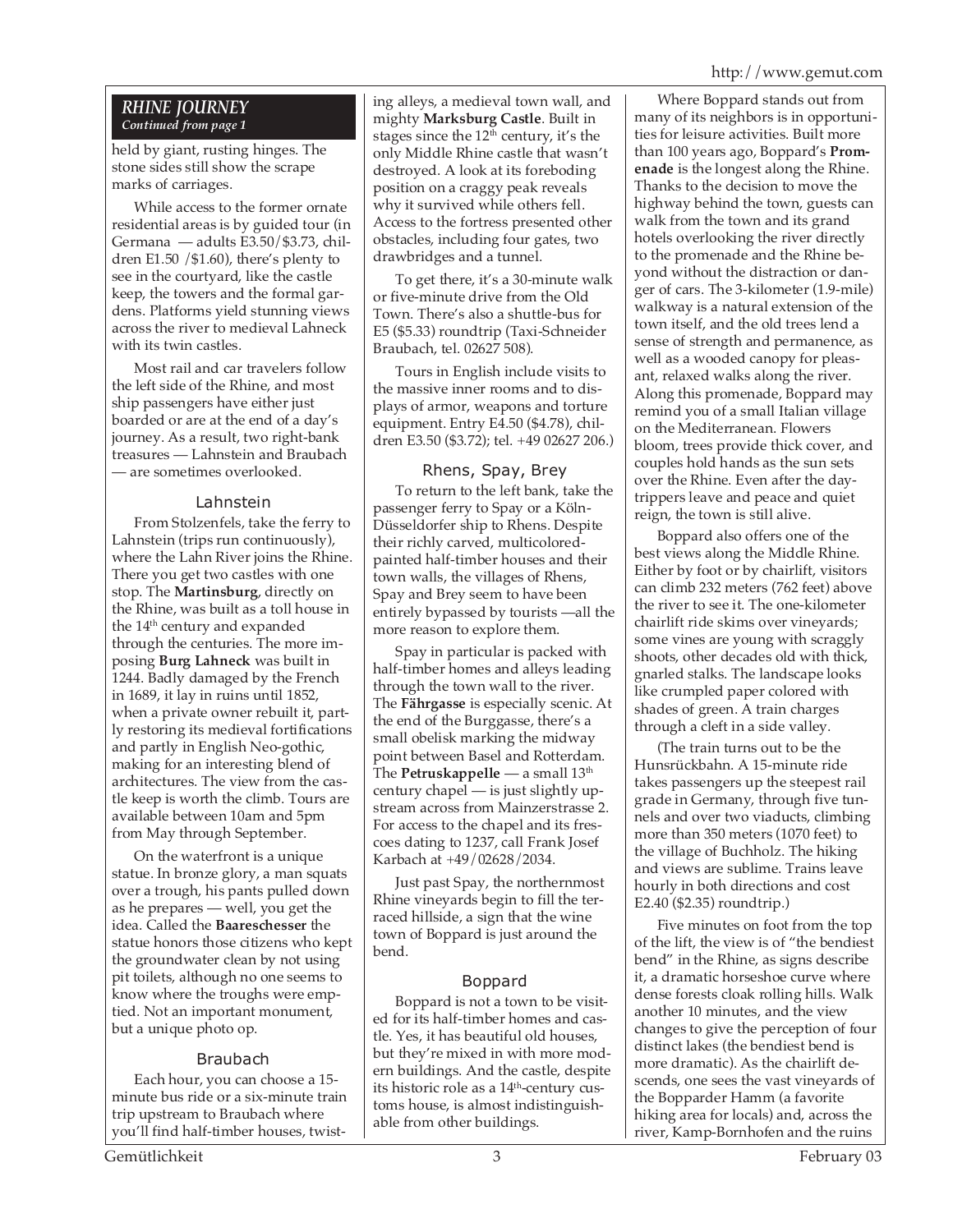of two castles, **Sterrenberg** and **Lieberstein**, commonly (if not accurately) known as the "Hostile Brothers." The best time for pictures of the Rhine's bendiest bend is in the afternoon. Haze is common, so bring appropriate filters.

The chairlift is E6.20 (\$6.60) RT. Get to the lift base station by foot or by the Rhine-Express mini-train, which also makes a 30-minute tour around town. Pick it up at the Market Square (E3.50/\$3.72 RT).

In 1994, Boppard tore down several houses to excavate a 2nd-century Roman fort and parts of the medieval wall. Several walls and much of the fort's foundation are intact, as is a fairly sophisticated fresh water and septic system. During the excavation, archaeologists also found 30 7<sup>th</sup>-century Celtic graves (the contents long since removed), and visitors can peer through glass into three of them.

Just beyond the ruins, several homes remain, with Roman and medieval stonework assimilated into their structures. The town wall, a  $14<sup>th</sup>$ century expansion of the original Roman walls, forms a rectangle, of which nearly one-third still stands. The wall was topped with 28 semicircular towers, more than half of which still exist in part or whole.

Although Boppard is the larger town, many choose to stay in Kamp-Bornhofen. Some prefer the relative quiet of the village or to have a "base camp" for visits to Sterrenberg and Lieberstein castles. From any angle, their towers and battlements seem to threaten each other. While the two ruins are worth a visit, many visitors miss out on the ornate **Bornhofen Monastery**, which has welcomed pilgrims for nearly 700 years.

From April through October, Boppard's family-owned wineries offer wine tastings Thursday evenings at 8. Contact: Boppard Tourist Office (tel. +49/06742/3888, fax 81402, email: tourist@boppard.de, web: www.boppard.de).

#### **Accommodations**

Zum Weissen Schwanen If Braubach itself doesn't transport you to medieval times, a few minutes in Landgasthof Zum Weissen Schwanen should do the trick. Here time has stood still and the pace is slow. Centuries ago, the hotel served as a way station for nobles and knights traveling the Rhine.

Today's hostelry is more a destination than a way-station. Prints from the  $17<sup>th</sup>$  century show it in a country setting just outside the town walls, with the Marksburg Fortress looming over it. While the town has filled in around Zum Weissen Schwanen, the hotel has changed little with the centuries. In fact, one of the hotel's buildings, a mill, dates to the 13<sup>th</sup> century and, with its millstream and wheel, was recently restored to operation. The hotel's half-timber walls are draped with ivy, and gables rim the roof. Inside, the timber floor boards, plaster walls and wood-beam ceilings have also changed little.

All of its 17 guestrooms have centuries-old character with modern amenities and each is individually decorated with typical farmhouse furniture such as pine beds, rocking chairs and the occasional antique spinning wheel. The hotel's restaurant has an excellent reputation for regional cuisine and attracts customers from as far as Cologne and Frankfurt.

**Contact:** Landgasthof zum Weissen Schwanen, Brunnenstr. 4, D-56338 Braubach, tel. +49/02627/9820, fax 8802, email: zum-weissenschwanen@rz-online.de, web: www.zum-weissen-schwanen.de **Daily Rates:** Singles E55-E60 (\$59- \$64), doubles E75-E90 (\$80-\$94), suites E120-E160 (\$128-\$170). Free parking.

**Rating:** QUALITY 15/20, VALUE 16/20

#### Bellevue-Rheinhotel

At the Bellevue, a surviving grand hotels from the days when wealthy Americans made extended European tours in regal style, guests are pampered and names quickly remembered. Old World charm is everywhere, with ornately carved wood paneling, original oil paintings and etched glass. Rooms are spacious and plush. The hotel also has a swimming pool, sauna and fitness area. In the evening, live piano music flows from the Le Chopin lounge out to the veranda with its wrought-iron railing and decorative ceiling.

Arrivals by boat can't miss it. The five-story, 175-room hotel stands just across the Promenade from the Köln-Düsseldorfer landing with large block letters B-E-L-L-E-V-U-E across the third floor.

Ask for a Rhine view. If none is available, insist on a high floor so you can at least look out over the town to the hillside and enjoy the sunny southern exposure. Balconies are available for a premium.

**Contact:** Bellevue-Rheinhotel, Rheinallee 41-42, D-56154, Boppard, tel. +49/06742/1020, fax 1026 02, email: info@bellevue-boppard.de, web: www.bellevue-boppard.de. *Gemütlichkeit* recommends contacting the hotel directly but bookings are also possible via Best Western at 800-780-7234. **Daily Rates:** Singles E76-E117 (\$79- \$124), doubles E110-E151 (\$117-\$161), Off-season discount 25%-40%. **Rating:** QUALITY 16/20 VALUE 16/20

#### Hotel Garni Günther

The Günther is next to the Bellevue, and some of the charm and ambiance seem to rub off. Though it doesn't have the upscale style, architecture and pampered service of its neighbor, it does offer the same views, more and larger balconies, a delightful sun terrace, private ownership and a cordial, intimate feeling.

 The 38 modern guestrooms all have shower, WC, and the usual amenities. The best bargain may be the E57 (\$61) standard doubles. You'll pay E10 (\$10.60) extra for a room with a Rhine view and balcony. If you like to spread out, an upgrade from standard to large also runs about E10 (\$10.60).

**Contact:** Hotel Garni Günther, Rheinallee 40, D-56154 Boppard, +49 06742 89090, fax +49 06742 890950, email info@hotelguenther.de, www.hotelguenther.de **Daily Rates:** Singles use double rooms, prices based on availability, doubles E57-E82 (\$61-\$87). Multiple night and off-season discounts. **Rating:** QUALITY 13/20 VALUE 15/20

Hotel Castle Liebenstein

Built into the ruins of the castle, Liebenstein feels more like a bed and breakfast than a hotel, even though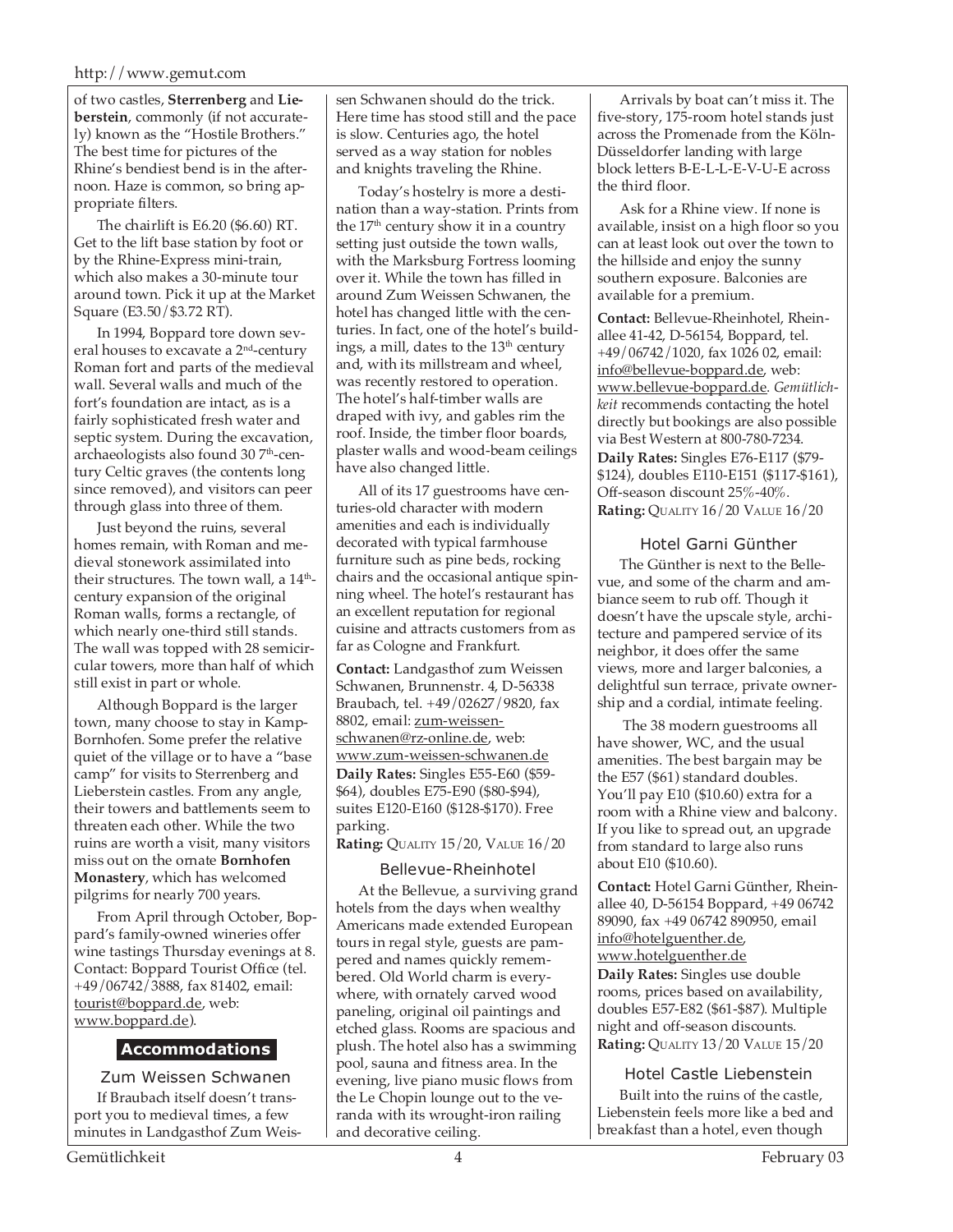most B&Bs aren't in 11<sup>th</sup>-century castles. Thank the Nickenig family for making a fortress feel like home, but don't believe a word they say about the place being haunted. Each of the nine rooms has a Rhine view, as well as WC and shower. Number 6 is a spacious tower room with an elevated view to the river and an authentic feel. Walls are whitewashed plaster over old stones and mortar, and ceilings are supported by large wooden beams. The only downside is train noise. Freight trains generally travel the right side of the Rhine, often and through the night, and seem to clatter much more than the left side's passenger trains.

**Contact:** Hotel Castle Liebenstein, D-56341 Kamp-Bornhofen on Rhine, tel. +49/06773/308, fax 7686, email: hotel-burg-liebenstein@rhinecastles.com **Daily Rate:** Singles E50-E90 (\$53-\$96), doubles E70-E110 (\$75-\$117), suites E110-E180 (\$117-\$192). Ghosts extra. **Rating:** QUALITY 13/30, VALUE 14/20

## **Sustenance**

#### Zum Königstuhl

Passing through an arched gateway of a medieval manor, I entered a deserted courtyard with a row of tables and chairs overlooking the Rhine. Thinking it closed, I turned to leave. On the wall, however, was sign: "Ring for service." An elderly man lifted a window overhead. "Hello, do you want something to eat? How about pork medallions with boiled potatoes in a nice sauce," he called down.

From a table under the shade of a spreading tree, Burg Lahneck was framed perfectly in the hills above the town of Lahnstein. Geraniums poured from weathered urns. Two rubber ducks sat incongruously but sweetly on the stone wall. The informality, charm and historic setting set the stage for a solitary but excellent lunch, cooked to order and to perfection. The pork was tender, the peas, carrots and mushrooms fresh. As it turns out, the man in the window is the chef and co-owner, with his sister who runs the hotel.

After paying, I asked my host (Willy Gerstung) for a tour of the house, once owned by the princeelector of the region, passed along to a series of vintners, and then to his parents. The inside dining area is elegant, a scene from the past. Place settings seemed ready for royalty. A portrait of his mother as a young woman is probably the newest piece in the house. There's a butter closet from 1771 and a bread closet from 1734.

**Contact:** Zum Königstuhl, 5401 Rhens, tel +49 02628 2244. **Rating:** QUALITY 14/20, VALUE 15/20

### Zum Alten Schmiede

**EDITOR'<sup>S</sup> CHOICE** The restaurant Zum Alten Schmiede offers seating along the marketplace in a sea of umbrellas surrounded by half-timber houses. Water rushes from a nearby fountain and the cheerful setting encourages conversation between the tables — and nationalities — as guests offer advice on menu choices and favorite villages.

When a grilled pork hock arrived, however, conversation came to an abrupt halt. Children hid behind their mothers and pointed. Perhaps they thought it was a monster, or maybe they were simply concerned for the recipient's arteries. In any case, it was huge. As conversations started up again, I went on to enjoy the extremely flavorful, tender *Schweinshaxe* with sauerkraut and potatoes, all for E8.50 (\$8.30). That's about the average price on the menu, which includes primarily traditional dishes like *Sauerbraten* with dumplings and red cabbage, *Bratwurst* with liver dumplings and sauerkraut, and beef simmered in white wine. Service is cordial, attentive and relaxed.

**Contact:** Zum Alten Schmiede, Kronengasse 24, D-56154 Boppard, tel. +49 06742 81142

**Rating:** QUALITY 13/20 VALUE 16/20

#### Hotel-Restaurant Anker

The Anker has been in business for 450 years and in the same family for 19 generations, so somebody's doing something right.

The food is imaginative and exciting, the service friendly, and the setting relaxed (the table linens are starched, but not the servers). And the location couldn't be more convenient, immediately across the promenade from the K-D ships. The creative menu comes as a surprise in such a small town. Start with an appetizer like mixed greens and lox served with cranberry-cream horseradish dressing. Continue with kangaroo steak flambéed in a honey-whiskey sauce. Or lamb with ratatouille and gnocchi stuffed with basil and ricotta cheese. Or twists on regional specialties like venison crusted with walnuts, simmered in local wine, and served with herbed *Spätzle*. They even get creative with a wok, like stir-fried turkey-breast with shallots, peppers and pineapple in a sharp curry sauce.

Prices range widely: E8 (\$8.51) for some wok dishes, E14 (\$15) for catfish or salmon steak, and E18 (\$19) for the venison. With a shared appetizer, entrée and glass of wine, two people can dine happily for E40 (\$43) — but add another E5 (\$5.32) to split the Grand Marnier parfait with orange-mint ragout.

**Contact:** Hotel-Restaurant Anker, Rheinuferstr. 46, D-56341 Kamp-Bornhofen, tel. +49/06773/215, fax 959960, email: hotel-anker@ngi.de, web: www.hotel-anker.com **Rating:** QUALITY 14/20, VALUE 14/20

#### Teehäusje

Boppard makes for enjoyable meanderings and restful stops. For a relaxing escape in a soothing setting, visit the Bopparder Teehäusje, a charming tea room in a restored 1519 late Gothic half-timber house. It's one of the oldest buildings in Boppard and has survived wars, occupations and centuries of use relatively intact. Climb a narrow staircase to a cozy and intimate upper room, where an extensive variety of teas (green, herbal, fruit, flower petals, etc.) and pastries await. If it's warm try the refreshing iced chai — green tea extract mixed with milk, sugar, cinnamon and other spices. In good weather, sit outside on a quiet alley lined with half-timber houses. The Teehäusje also features a retail shop with more than 100 teas, as well as tea paraphernalia and gift items.

**Contact:** Bopparder Teehäusje, Untere Marktstrasse 10, D-56154-Boppard, tel. +49/06742/5798, web: www.bopparder-teehaeusje.de.N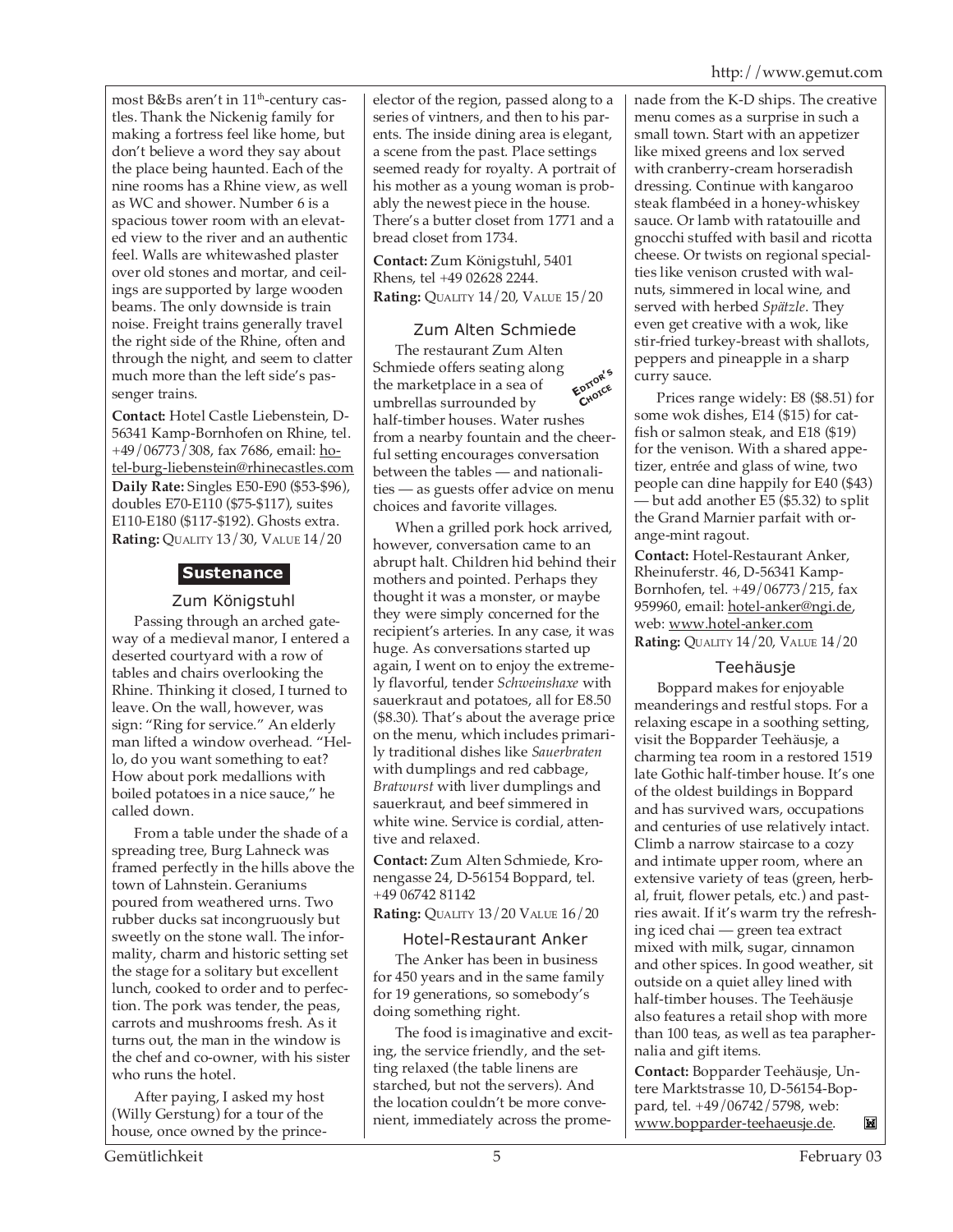#### *AIROLO Continued from page 1*

ber 101 (CHF 170/\$123) has hardwood floors, white walls, light wood furnishings and colorful duvet covers. It lacks a couch or soft chair, but the bathroom has a real shower and good lighting. The somewhat skimpy breakfasts are in the attractive, sunny dining room.

On our first night at the Motta we ate in its restaurant. Though not distinguished, the food was acceptable. Salads were of fresh greens and vegetables, and entrees of veal piccata with saffron risotto, and spaghetti with porcini mushrooms and ham, were ample and edible. After that came cheese and then sorbets. Dinner for two with beer and wine came to CHF 110 (\$79).

While by no means memorable in any sense, the Motta is a solid choice.

**Contact:** Hotel Motta, CH-6780 Airolo, tel. +41/0918/692 211, fax 692 225, email: info@hotelmotta.ch, web: www.hotelmotta.ch

**Daily Rates:** CH 115 to CH 190 (\$83- \$137). Free parking.

**Rating:** QUALITY 13/20, VALUE 14/20

#### Hotel-Restaurant Forni

The restaurant in the Hotel Forni — across from the rail station — is perhaps the biggest reason we call Airolo a "hidden treasure." A member of the dependable, moderatelypriced Minotel chain, the hotel offers good value, but is not special. It is it's kitchen that gets our hearts racing.

There are two dining areas; one a typical *Stübli* with bare-wood tables and a bar with beer taps, but the other, divided into smoking and nonsmoking spaces, is a bright, inviting space of granite floors, light woodslat ceilings, and perhaps 15 white cloth-covered tables, each lit by elegant halogen lights descending from a ceiling track.

Unusual for a restaurant with aspirations to create imaginative dishes, Forni offers a menu that ranges from simple, traditional dishes as inexpensive as a pasta for CHF 8 (\$5.75) to an innovative four-course "menu complete" for CHF 46 (\$40).

The latter began with a fine salad

M

#### **Airolo Basics Population:** 1,800

**Elevation:** 1,142 meters/3,747 feet

#### **Tourist Information:**

Leventina Tourismo**,** tel.: +41/0918/691 533, fax: 692 642, email: info@leventinotourismo.ch

| <b>Driving Distances:</b>  |                     |                     |  |  |  |  |
|----------------------------|---------------------|---------------------|--|--|--|--|
| Andermatt                  | $26 \mathrm{km}$    | 16 miles            |  |  |  |  |
| Bern                       | 194 km              | 121 miles           |  |  |  |  |
| Lausanne                   | $220 \mathrm{km}$   | 138 miles           |  |  |  |  |
| Locarno                    | 80 km               | 50 miles            |  |  |  |  |
| Lugano                     | 87 km               | 54 miles            |  |  |  |  |
| Zürich                     | 121 km              | 76 miles            |  |  |  |  |
| <b>Fastest Rail Times:</b> |                     |                     |  |  |  |  |
| Interlaken                 | 2 hours, 17 minutes |                     |  |  |  |  |
| Lausanne                   | 4 hours, 36 minutes |                     |  |  |  |  |
| Milan                      | 2 hours, 49 minutes |                     |  |  |  |  |
| Zürich                     |                     | 1 hours, 56 minutes |  |  |  |  |

*Mista*, followed by a mini-sandwich of coaster-sized squares of feathery, flaky, filo pastry enclosing sauteed, wild mushrooms whose untamed, earthy tastes exploded in the mouth — the dish of the evening. Next came four of the tenderest, tastiest, least gamey, venison filets we've ever encountered. Prepared medium rare and spread with a tablespoon or two of reduced, thickened pan juices, their richness was wonderfully offset by polenta and a crunchy, fresh mound of diced celery and pears in a small pastry cup.

The big finish was a light but complicated-sounding dessert that featured passion fruit. On a large dinner plate dusted with a powder of semisweet chocolate, were arranged small portions each of passion fruit ice cream, passion fruit mousse, and passion fruit roulade, all drizzled with a sauce of, yep, passion fruit. Along for the ride were dainty, grilled skewers of fresh mango and pineapple pieces. Glorious.

Charged with selecting a half-liter of "local red wine, not too expensive" our waiter/major domo brought us a fine Ticinese merlot bottled in Losone, a suburb of Locarno. A steal at CHF 28 (\$20). In fact, over two nights, this large, serious but affable man never steered us wrong. Case in point is his urging upon us a glass of an absolutely luscious Sauterne-style dessert wine — 1997 Juracon Mölleux — for a mere CHF 5.50 (\$3.95). With the latter we kept looking at the wine list to make sure we hadn't got our language wires

crossed and were quaffing some \$15 per thimble-full of prize-winning, lateharvest, vintage-of-the-century, 99.9 on-the-Robert-Parker-scale, nectar. Perhaps it wasn't quite that good, but where we come from there are no dessert wines in good restaurants at less than about \$7 per glass and those are invariably some cloyingly sweet domestic liquid candy.

Without beverages, dinner for two was CHF 108 (\$78).

The next night, dressed in blue jeans and in no mood for *haut cuisine*, we settled into the spare Stübli with visions of a fast salad, a plate of pasta and early bed. No problem says the major domo (who was not the owner, by the way), but please join us in the nicer room. We demurred, he insisted. We could, he said, order whatever we wanted, no matter where we sat. Since it seemed important, we followed our man to the same table we had occupied the previous night and dined on an extraordinary porcini mushroom ravioli (CHF 22/\$16) and a more than serviceable veal piccata (CH 36/\$26). With salads and a shared dessert of house-made mango ice cream the price for two without beverages was 81 CHF (\$58).

In a month-long trip we never had better food or wine at *any* price, even in Michelin-starred restaurants.

**Contact:** Hotel Forni, CH-6780 Airolo, tel. +41/0918/691 270, fax 691 523, email: info@forni.ch, web: www.forni.ch. Proprietors: Marzio and Hanni Forni **Daily Rates:** Single CHF 80 to CHF 120 (\$83-\$137), doubles CHF 140 to CHF 180 (\$101-\$129) **Ratings:**

**Hotel:** QUALITY 12/20, VALUE 14/20 **Rest:** QUALITY 17/20, VALUE 18/20

#### Things to See and Do

Airolo is not an unattractive town and there is enough to keep one busy for two or three days. On a Sunday, we spent a few minutes watching the town band lead a main street procession of churchgoers carrying a statue of the Virgin Mary.

• North of the Airolo is the **St. Gotthard Hospice Fort Museum** from whose site the southern ap-

Gemütlichkeit 6 February 03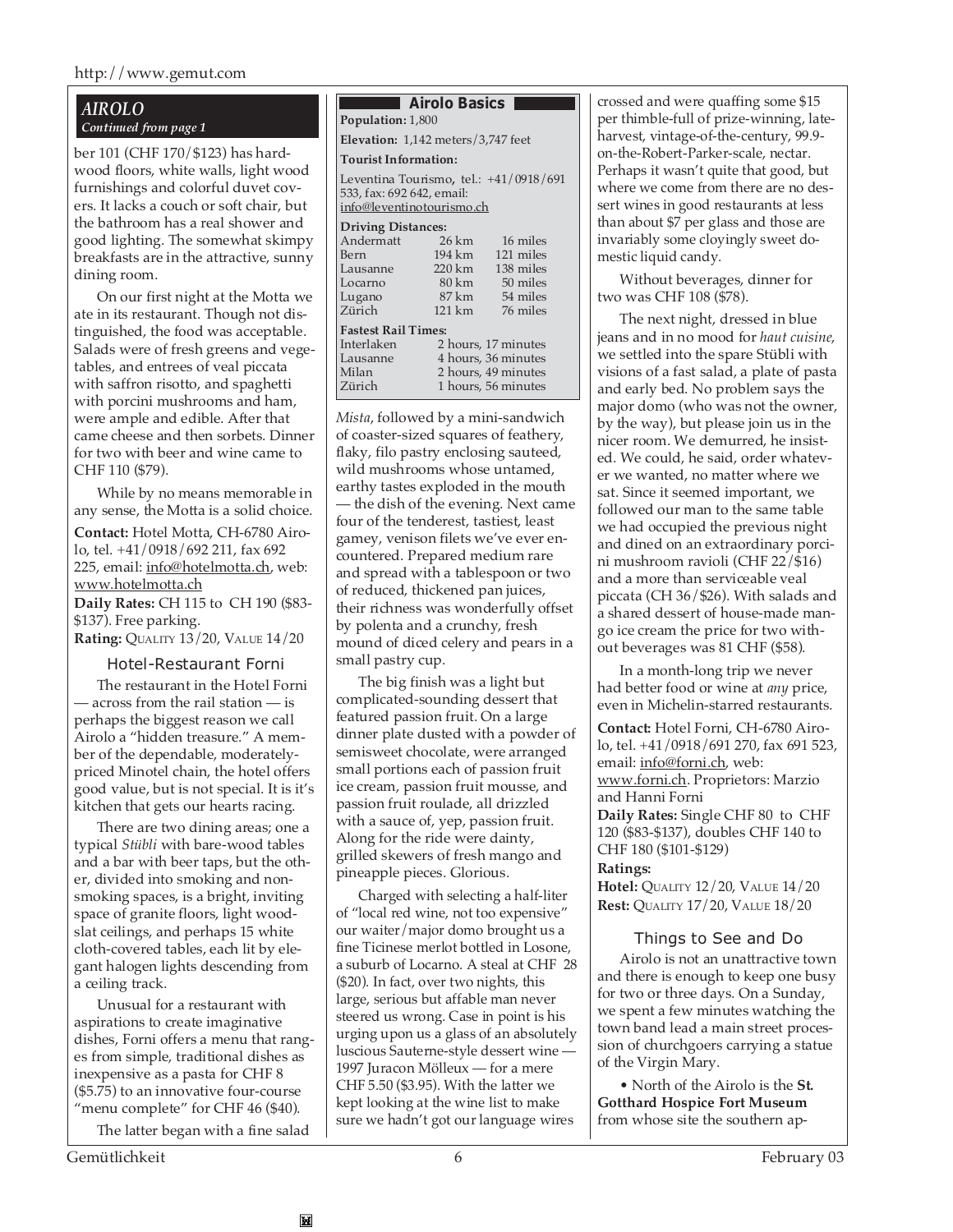proach to the Gotthard was defended. Those who came to Ticino via the tunnel may want to drive up the Pass road to the museum and to the summit for spectacular views.

• About 20 minutes by car, south of town, is Piotta and the **Ritom**. It surely has to be ranked among the great Switzerland funiculars. Not a cog wheel, it instead rides on tracks and is pulled by a cable. The ascent takes 12 minutes and portions of it are near vertical, an 88.7% grade. At the top, a 25-minute walk leads to a lake formed by a dam. Further walking leads to more lakes in this mainly treeless landscape.

To serve the many hikers and walkers that pass this way there is a restaurant by the dam where the Osso Buco looks promising.

Roundtrip fare on the Ritom is CHF 15 (\$11) for adults and 10 CHF (\$7) for kids under 16.

• A bit further south is the Michelin one-star town of **Giornico** with its 12<sup>th</sup> century church (don't confuse it with the newer church virtually on the same site).

Throughout this region one sees unique uses of granite, such as being cut into stakes and used to support grape vines that hang five to six feet off the ground. Granite slabs are also used for fencing and sometimes to edge roadways.

• You may wish to continue south to Biasca and then northeast toward Lukmanieer Pass. **Lottingna** is another one-star town.

• Activities for another day might include a train trip into Lugano for a boat ride on the lake, perhaps disembarking for lunch at **Gandria**, a quaint but tourist-ridden hamlet built on the steep cliffside overlooking the lake. We had a forgettable meal of salad and flavorless pasta at **Ristorante Roccabella**.

#### Autobahn Advice

Drivers leaving Ticino via the Gotthard Tunnel will often encounter rush-hour type slowdowns on the Autostrada. Here's a tip that may save some time. Exit at Quinta and follow the red road to Airolo where you return to the Autostrada just prior to entering the tunnel. ME I

# **Travel Quickies Technology at the Border**

#### **Iron Curtain Museum**

In **Bad Sachsa**, in the Harz Mountains very near the old East German border, the **Grenzland Museum** is dedicated to the former border between East and West — the Iron Curtain. Exhibited are items used in escape attempts — including a homemade hot air balloon — plus uniforms, photos, and weapons and equipment used to control the border. In German but with informational handouts in English. Info: www.gm-badsachsa.de/ rundgang.html

#### **Air Cheaper Than Rail?**

**Eurostar**, the cross-Channel trains from London to Paris and Brussels are losing share to Europe's new budget airlines such as **easyJet** which offers roundtrip London-Paris service for \$130 to \$200. However, new track on the British side later this year is expected to cut 25 minutes off the three-hour London-Paris route.

 **More Rental Car Charges Hertz** now charges 50 cents per day (max. \$2 per rental) to award frequent flyer miles. **Avis** and **Budget** are expected to follow suit.

 **Internet Over the Atlantic Lufthansa** is testing high speed, wireless Internet access for passengers on some of its U.S.-Germany transatlantic flights and hopes to roll out Internet connectivity on all its intercontinental fleet over the next two years. It won't be free.

#### **New Relais & Chateaux**

Switzerland: **Park Hotel Weggis** – Weggis on Lake Lucerne; **Domaine de Chateauvieux** – Peney-Dessus – close to Geneva; **Restaurant du Cerf** – Cossonay-Ville; **Chalet d'Adrien** – Verbier

Germany: **Landhaus "Zu den Rothen Forellen"** – Ilsenburg in the Hochharz mountains

Austria: **Taubenkobel** –- Schützen/Gerbirge, in Burgenland, near Eisenstadt.

Info: www.relaischateaux.com

 **Focus on Graz Graz** is the **2003 Cultural Capital of Europe**. Info: www.austriatourism.at/us

The Bavarian police are currently running a pilot project for biometric passport control at the Waldhaus crossing of the German-Czech border. Passport photos are scanned and compared to simultaneously taken live images of passport holders. Software determines whether or not the images match. In addition, the authenticity of the actual document is verified by reading certain imbedded security features.

**Cheap Group Rates in Munich**

Attention travel agents and groups: a Dutch company offers groups of 20 or more four-star hotel accommodations in Munich at E26 (\$28) per person double and E44 (\$47) single. Contact: International Hotel Reservations, Dommerswijk 21. NL 7782 PB DE KRIM, tel. +31/524 570700, fax 570724, email: info@ihrc.nl

#### ■ Rail Timetables on CD

Of interest to travelers who carry a laptop computer to Europe: a CD-ROM (PCs/Windows only) containing German and European rail timetables is available for about \$11 from German Rail. Contact: Deutsche Bahn AG, BestellCenter Elektronische Medien, Postfach 1157, D-53821 Triosdorf, Germany, tel: +49/02241/94 77 77, fax: 94 77 99. For more about CD timetables and how to use them see Readers' Forum below. M

# **Readers' Forum**

#### **Swiss Rail Timetables on CD**

**Swiss Rail** (SBB) offers its timetable in paper form, interactively on its website (www.rail.ch/pv/ index\_e.htm ), and in CD-ROM media. I have made 16 trips to Switzerland, use trains almost exclusively, and since 1996 have used the electronic timetable loaded on my personal computer to plan excursions. To extensive users of the Swiss Travel System, I highly recommend this product.

The SBB website is quite good and the information is the same as in the CD version. But Internet connections for travelers in Europe are difficult and, with its speed, user-friendliness and extra features the CD is well worth the CHF 16 (\$12) cost. However, though widely available in Swit-

Gemütlichkeit February 03